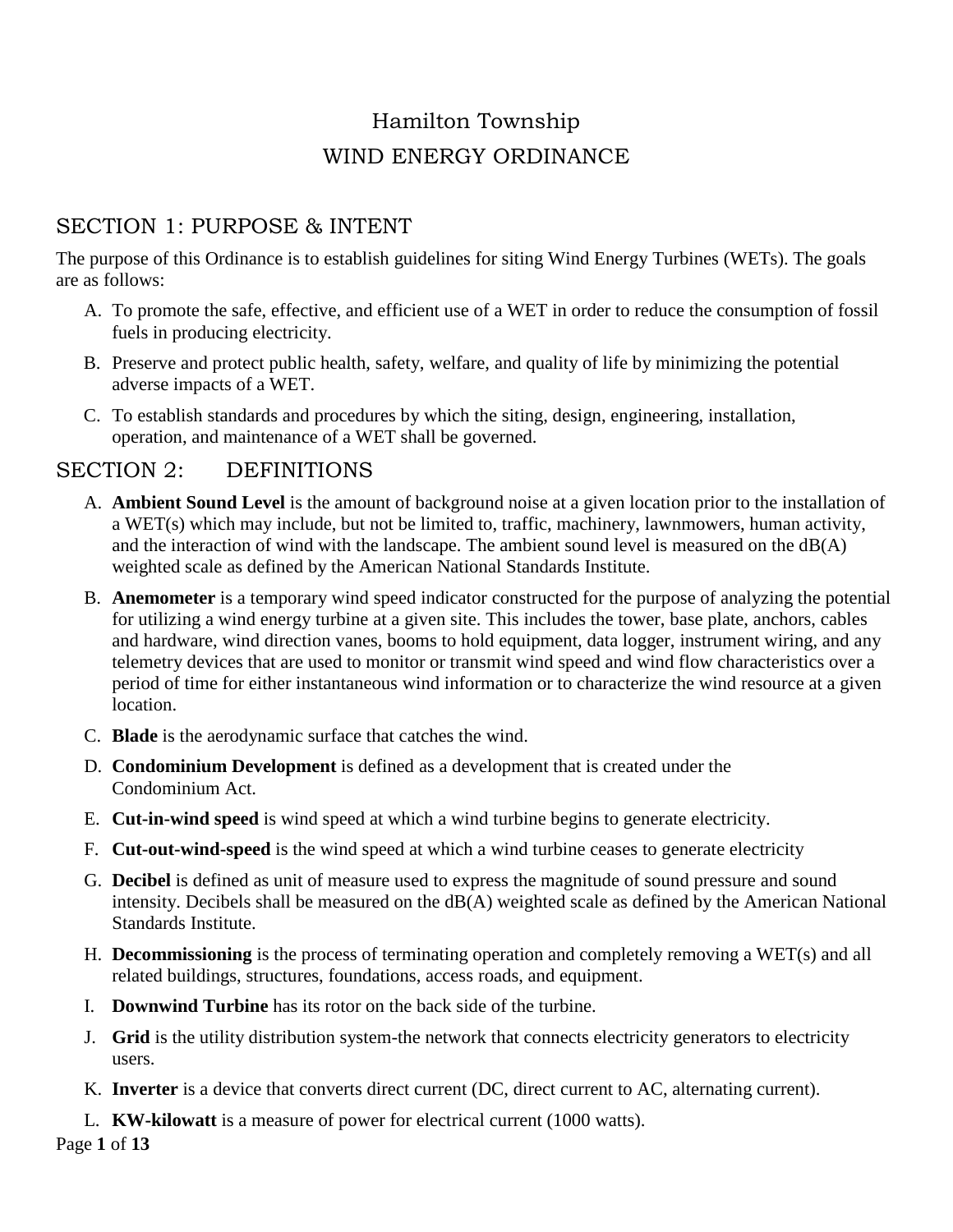#### M. **KWh-Kilowatt-hour** is a measure of energy equal to the use of one kilowatt in one hour.

- N. **Large Wind Energy Turbine (LWET)** is a tower-mounted wind energy system that converts wind electricity through the use of equipment which includes any base, blade, foundation, generator, nacelle, rotor, tower, transformer, vane, wire, inverter, batteries, or other components used in the system. The LWET has a nameplate capacity that identifies the maximum kilowatts.
- O. **Medium Wind Energy Turbine (MWET)** is a tower-mounted wind energy system that converts wind energy into electricity through the use of equipment which includes any base, blade, foundation, generator, nacelle, rotor, tower, transformer, vane, wire, inverter, batteries, or other components used in the system. The MWET has a nameplate capacity that does not exceed two hundred fifty (250) kilowatts. The Total Height does not exceed one hundred and fifty (150) feet.
- P. **Nacelle** refers to the encasement which houses all of the generating components, gear box, drive tram, and other equipment.
- Q. **Net-Metering** is a special metering and billing agreement between utility companies and their customers, which facilitates the connection of renewable energy generating systems to the power grid.
- R. **Occupied Building** is a residence, school, hospital, church, public library, business, or other building used for public gatherings.
- S. **Operator** is the entity responsible for the day-to-day operation and maintenance of a Wind Energy Turbine (WET).
- T. **Owner** is the individual or entity, including their respective successors and assigns, that have an equity interest or own the Wind Energy Turbine (WET) in accordance with this ordinance.
- U. **PURPA-Public Utility Regulatory Policies Act (1978), 16 U.S.C. & 2601.18 CFR & 292,** which refers to small generator utility connection rules.
- V. **Rotor** is the rotating part of a wind turbine-either the blades and blade assembly, or the rotating portion of a generator
- W. **Rotor Diameter** is the cross-sectional dimension of the circle swept by the rotating blades of a WET.
- X. **Shadow Flicker** is the moving shadow, created by the sun shining through the rotating blades of a Wind Energy Turbine (WET). The amount of shadow flicker created by a WET is calculated by a computer model that takes into consideration turbine location, elevation, tree cover, location of all structures, wind activity, and sunlight.
- Y. **Small Tower-Mounted Wind Energy Turbine (STMWET)** is a tower-mounted wind energy system that converts wind energy into electricity through the use of equipment which includes any base, blade, foundation, generator, nacelle, rotor, tower, transformer, vane, wire, inverter, batteries, or other components used in the system. The STMWET has a nameplate capacity that does not exceed thirty (30) kilowatts. The Total Height does not exceed one hundred twenty (120) feet.
- Z. **Structure** is any building or other structure, such as a municipal water tower that is a minimum of twelve (12) feet high at its highest point of roof and is secured to frost-footings or a concrete slab.
- AA. **Small Structure**-**Mounted Wind Energy Turbine (SSMWET)** converts wind energy into electricity through the use of equipment which includes an*y* base, blade, foundation, generator, nacelle, rotor, tower, transformer, vane, wire, inverter, batteries, or other components used in the system. A SSMWET is attached to a structure's roof, walls, or other elevated surface. The SSMWET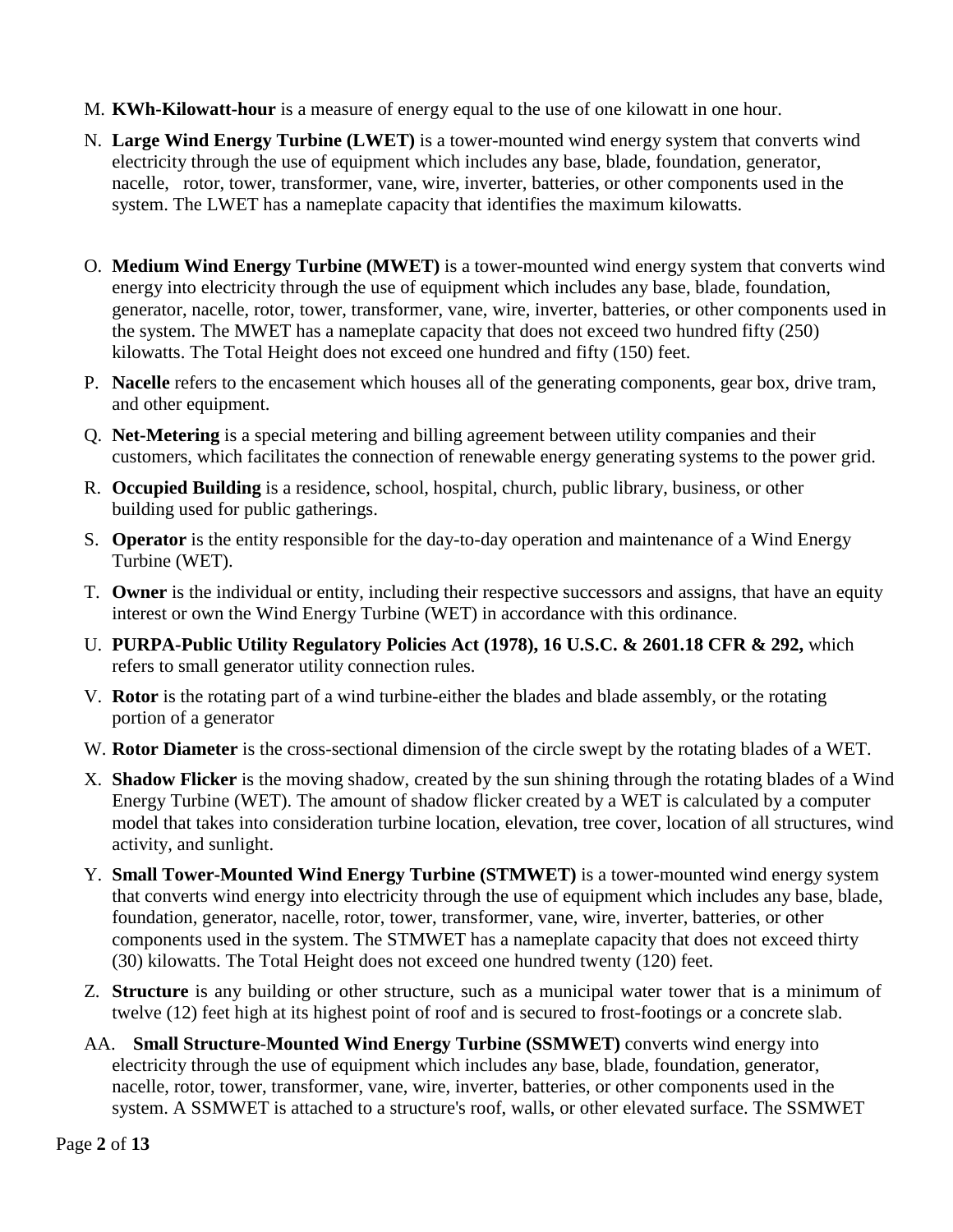has a nameplate capacity that does not exceed ten (10) kilowatts. The Total Height does not exceed fifteen (15) feet as measured from the highest point of the roof, excluding chimneys, antennae, and other similar protuberances.

- BB. **Total Height** is the vertical distance measured from the ground level at the base of the tower to the uppermost vertical extension of any blade, or the maximum height reached by any part of the Wind Energy Turbine (WET).
- CC. **Tower** is a freestanding monopole that supports a Wind Energy Turbine (WET).
- DD. **Upwind Turbine** has the rotor in the front of the unit; the most common type of small turbine.
- EE.**Wind Energy Overlay District** is a district(s) created by the township board, upon receiving a recommendation from the Planning Commission, which are specific areas within the township best situated for development of a Large Wind Energy Turbine (LWET).
- FF.**Wind farm** is a group of wind turbines, often owned and maintained by one company. Also known as a wind power plant
- GG. **Wind Energy Turbine (WET)** is any structure-mounted, small, medium, or large wind energy conversion system that converts wind energy into electricity through the use of a Wind Generator and includes the nacelle, rotor, tower, and pad transformer, if any.

# SECTION 3: APPLICABILITY

- **A.** This Ordinance applies to all WETS proposed to be constructed after the effective date of this Ordinance.
- **B.** All WETs constructed prior to the effective date of this Ordinance shall not be required to meet the requirements of this Ordinance; however, any physical modification to an existing WET that materially alters the size, type, equipment or location shall require a permit under this Ordinance.

# SECTION 4: TEMPORARY USES

The following is permitted in all zoning districts as a temporary use, in compliance with the provisions contained herein, and the applicable WET regulations.

## **A**. **Anemometers**

- 1. The construction, installation, or modification of an anemometer tower shall require a building permit and shall conform to all applicable local, state, and federal applicable safety, construction, environmental, electrical, communications, and FAA requirements.
- 2. An anemometer shall be subject to the minimum requirements for height, setback, separation, location, safety requirements, and decommissioning that correspond to the size of the WET that is proposed to be constructed on the site.
- 3. An anemometer shall be permitted for no more than thirteen (13) months for a SSMWET, STMWET, or MWET, and no more than three (3) years for a LWET.

# SECTION 5: PERMITTED USES

**(SSMWET) refers to a Small Structure**-**Mounted Wind Energy Turbine** and a **(STMWET) refers to a Small Tower**-**Mounted Wind Energy Turbine** throughout this document, shall be considered a permitted use in all zoning districts and shall not be erected, constructed, installed, or modified as provided in this Ordinance unless a building permit has been issued to the Owner(s) or Operator(s).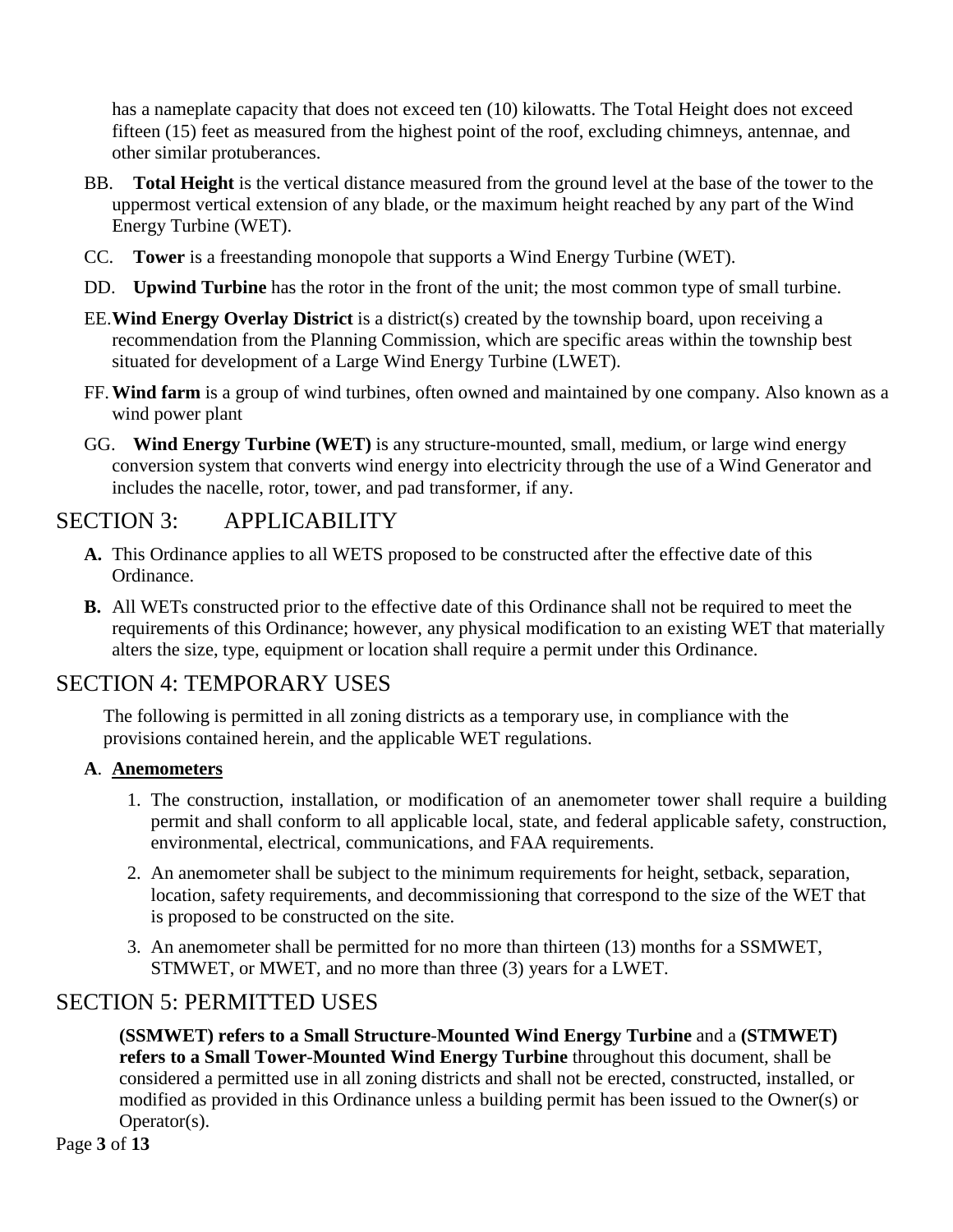All **SSMWETs** and **STMWETs** are subject to the following minimum requirements:

### **A**. **Siting and Design Requirements:**

- 1. Visual Appearance
	- a) A SSMWET or STMWET, including accessory buildings and related structures shall be a non-reflective, non-obtrusive color (e.g. white, gray, black). The appearance of the turbine, tower, and any ancillary facility shall be maintained throughout the life of the SSMWET or STMWET.
	- b) A SSMWET or STMWET shall not be artificially lighted, except to the extent required by the FAA or other applicable authority, or otherwise necessary for the reasonable safety and security thereof.
	- c) SSMWET or STMWET shall not be used for displaying any advertising (including flags, streamers, or decorative items), except for identification of the turbine manufacturer.
- 2 Ground Clearance: The lowest extension of any blade or other exposed moving component of a SSMWET or STMWET shall be at least fifteen (15) feet above the ground (at the highest point of the natural grade within thirty [30] feet of the base of the tower) and, in addition, at least fifteen (15) feet above any outdoor surfaces intended for human use, such as balconies or roof gardens, that are located directly below the SSMWET or STMWET.
- 3. Noise: Noise emanating from the operation of a SSMWET(s) shall not exceed, at any time, the lowest ambient sound level that is present between the hours of 9:00 p.m. and 9:00 a.m. at any property line of a residential or agricultural use parcel or from the property line of parks, schools, hospitals, and churches. Noise emanating from the operation of a SSMWET(s) or STMWET shall not exceed, at any time, the lowest ambient noise level plus 5 dBA that is present between the hours of 9:00 p.m. and 9:00 a.m. at any property line of a non-residential or non-agricultural use parcel.
- 4. Vibration: Vibrations shall not be produced which are humanly perceptible beyond the property on which a SSMWET or STMWET is located.
- 5. Guy Wires: Guy wires shall not be permitted as part of the SSMWET or STMWET.
- 6. In addition to the **Siting and Design Requirements** listed previously, the SSMWET shall also be subject to the following:
	- a) Height: The height of a SSMWET shall not exceed 15 feet as measured from the highest point of the roof, excluding chimneys, antennae, and other similar protuberances.
	- b) Setback: The setback of the SSMWET shall be a minimum of fifteen (15) feet from the property line, public right-of-way, public easement, or overhead utility lines if mounted directly on a roof or other elevated surface of a structure. If the SSMWET is affixed by any extension to the side, roof, or other elevated surface, then the setback from the property line or public right-of-way shall be a minimum of fifteen (15) feet. The setback shall be measured from the furthest outward extension of all moving parts.
	- c) Location: The SSMWET shall not be affixed to the wall on the side of a structure facing a road.
	- d) Quantity: No more than three (3) SSMWETs shall be installed on any parcel of property.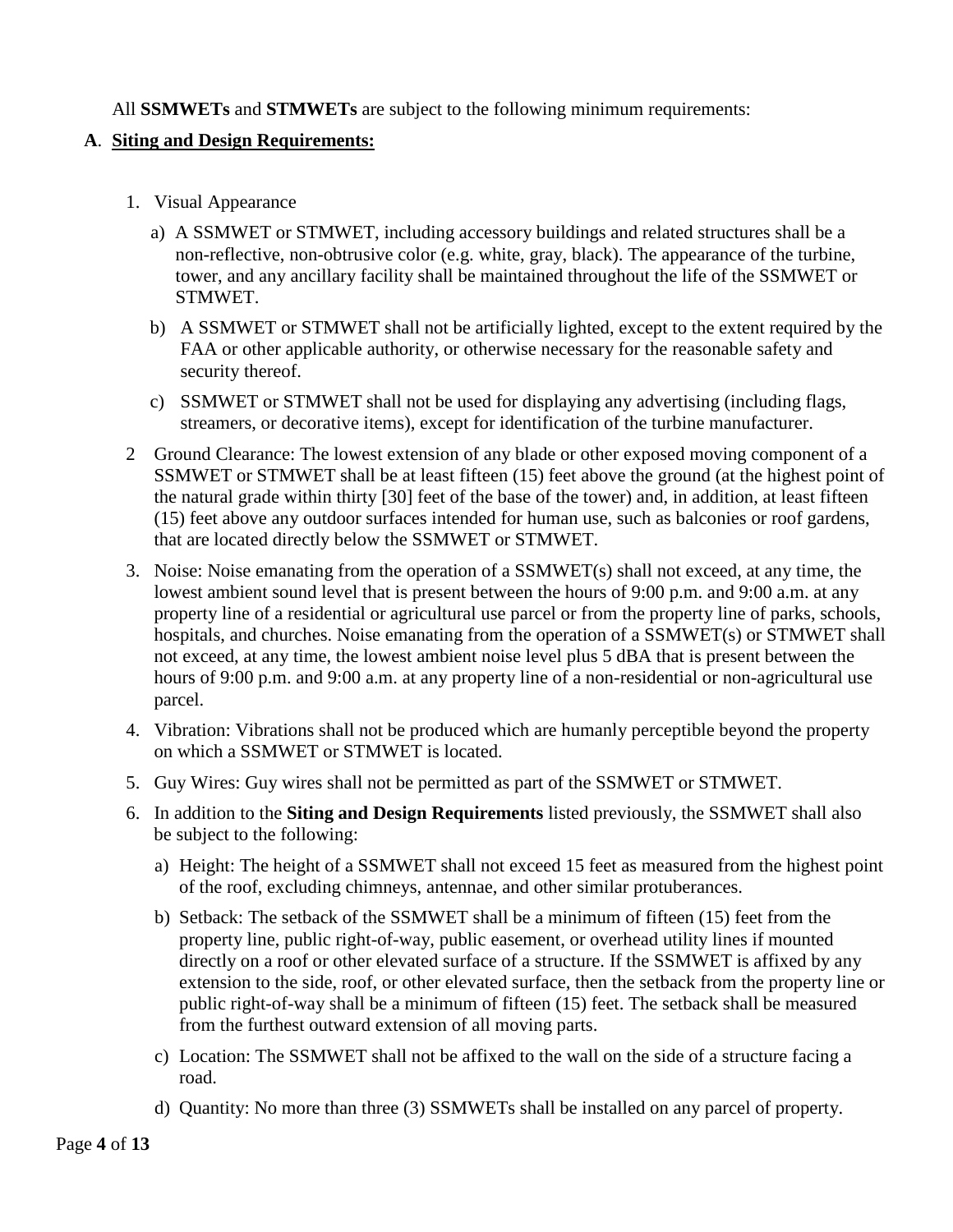- e) Separation: If more than one SSMWET is installed, a distance equal to the height of the highest SSMWET must be maintained between the base of each SSMWET.
- 7. In addition to the **Siting and Design Requirements** listed previously, the STMWET shall also be subject to the following:
	- a) Height: The Total Height of a STMWET shall not exceed one hundred (120) feet.
	- b) Occupied Building Setback: The setback from all occupied buildings on the applicant's parcel shall be a minimum of twenty (20) feet measured from the base of the Tower.
	- c) Other Setbacks: The setback shall be equal to 1 1/2 times the Total Height of the STMWET, as measured from the base of the Tower, from the property line, public right-of-way, public easement, or overhead public utility lines. This setback may be reduced if the applicant provides a registered engineer's certification that the WET is designed to collapse, fall, curl, or bend within a distance or zone shorter than the height of the wind turbine.
	- d) Quantity: No more than one (1) STMWET shall be installed on any parcel of property.
	- e) Electrical System All electrical wires associated with a small wind energy system, other than wires necessary to connect the wind generator to the tower wiring, the tower wiring to the disconnect junction box and the grounding wires shall be located underground at a depth designed to accommodate the existing land use to the maximum extent practicable. Further, the electrical system shall comply with all state, county and National Electrical Codes.

#### **B. Permit Application Requirements:**

- 1. The following requirements will apply to both SSMWETs and STMWETs.
	- a) Name of property owner(s), address, and parcel number.
	- b) A site plan shall include maps (drawn to scale) showing the proposed location of all components and ancillary equipment of the SSMWET(s) or STMWET, property lines, physical dimensions of the property, existing building(s), setback lines, right-of-way lines, public easements, overhead utility lines, sidewalks, non-motorized pathways, roads and contours. The site plan must also include adjoining properties as well as the location and use of all structures.
	- c) The proposed type and height of the SSMWET or STMWET to be constructed; including the manufacturer and model, product specifications including maximum noise output (measured in decibels), total rated generating capacity, dimensions, rotor diameter, and a description of ancillary facilities.
	- d) Documented compliance with the noise requirements set forth in this Ordinance.
	- e) Documented compliance with applicable local, state and national regulations including, but not limited to, all applicable safety, construction, environmental, electrical, communications, and FAA requirements.
	- f) Proof of applicant's liability insurance
	- g) Evidence that the utility company has been informed of the customer's intent to install an interconnected, customer-owned generator and that such connection has been approved. Off-grid systems shall be exempt from this requirement.
	- h) Other relevant information as may be reasonably requested.
	- i) Signature of the Applicant.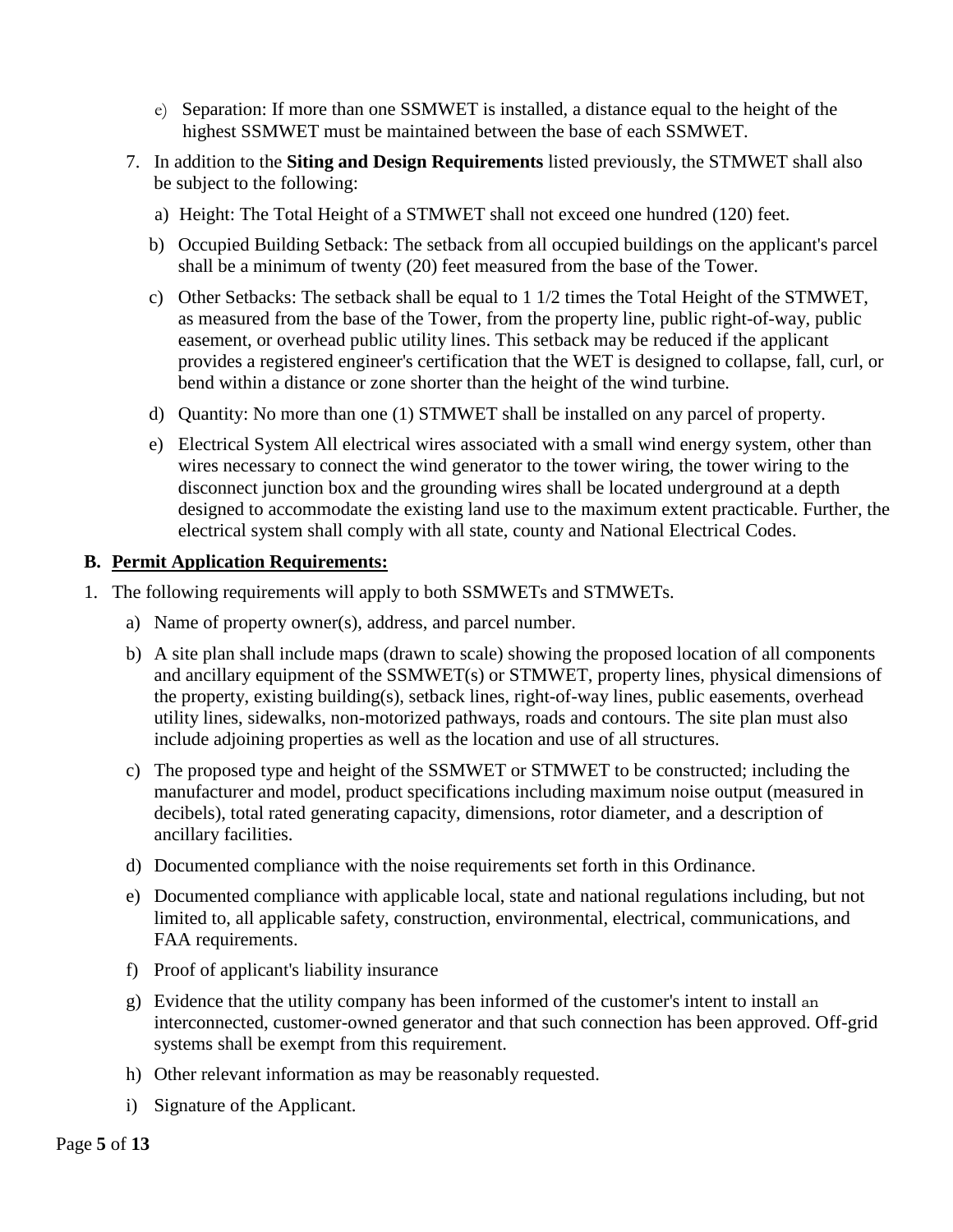- j) In addition to the Permit Application Requirements previously listed, the SSMWET Application shall also include the following:
	- a) Total proposed number of SSMWETs.
- 2. The design of a MWET or LWET shall conform to all applicable industry standards.
- 3. Visual Appearance:
	- a) Each MWET or LWET, including accessory buildings and other related structures shall be mounted on a tubular tower and a non-reflective, non-obtrusive color (e.g. white, gray, black). The appearance of turbines, towers and buildings shall be maintained throughout the life of the MWET or LWET.
	- b) Each MWET or LWET shall not be artificially lighted, except to the extent required by the FAA or other applicable authority, or otherwise necessary for the reasonable safety and security thereof.
	- c) Each MWET or LWET shall not be used for displaying any advertising (including flags, streamers, or decorative items), except for reasonable identification of the turbine manufacturer or operator(s).
- 4. Vibration: Each MWET or LWET shall not produce vibrations humanly perceptible beyond the property on which it is located.
- 5. Shadow Flicker: The MWET or LWET owner(s) and/or operator(s) shall conduct an analysis on potential shadow flicker at any occupied building with direct line-of-sight to the MWET or LWET. The analysis shall identify the locations of shadow flicker that may be caused by the project and the expected durations of the flicker at these locations from sun-rise to sun-set over the course of a year. The analysis shall identify situations where shadow flicker may affect the occupants of the buildings for more than 30 hours per year, and describe measures that shall be taken to eliminate or mitigate the problems. Shadow Flicker on a building shall not exceed thirty (30) hours per year.
- 6. Guy Wires: Guy wires shall not be permitted as part of the MWET or LWET.
- 7. Electrical System: All electrical controls, control wiring, grounding wires, power lines, and all other electrical system components of the MWET or LWET shall be placed underground within the boundary of each parcel at a depth designed to accommodate the existing land use to the maximum extent practicable. Wires necessary to connect the wind generator to the tower wiring are exempt from this requirement. Further, the electrical system shall comply with all state, county and National Electrical Codes.
- 8. In addition to the **Siting and Design Requirements** listed previously, the MWET shall also be subject to the following:
	- a) Location: If an MWET is located on an agricultural, commercial, industrial, and public property that has an occupied building it shall only be located in the rear yard. The MWET shall only be located in a General Common Element in a Condominium Development.
	- b) Height: The Total Height of a MWET shall not exceed one hundred and fifty (150) feet.
	- c) Ground Clearance: The lowest extension of any blade or other exposed moving component of a MWET shall be at least fifteen (15) feet above the ground (at the highest point of the grade level within fifty [50] feet of the base of the tower) and, in addition, at least fifteen (15) feet above any outdoor surfaces intended for human occupancy, such as balconies or roof gardens, that are located directly below the MWET.
	- d) Noise: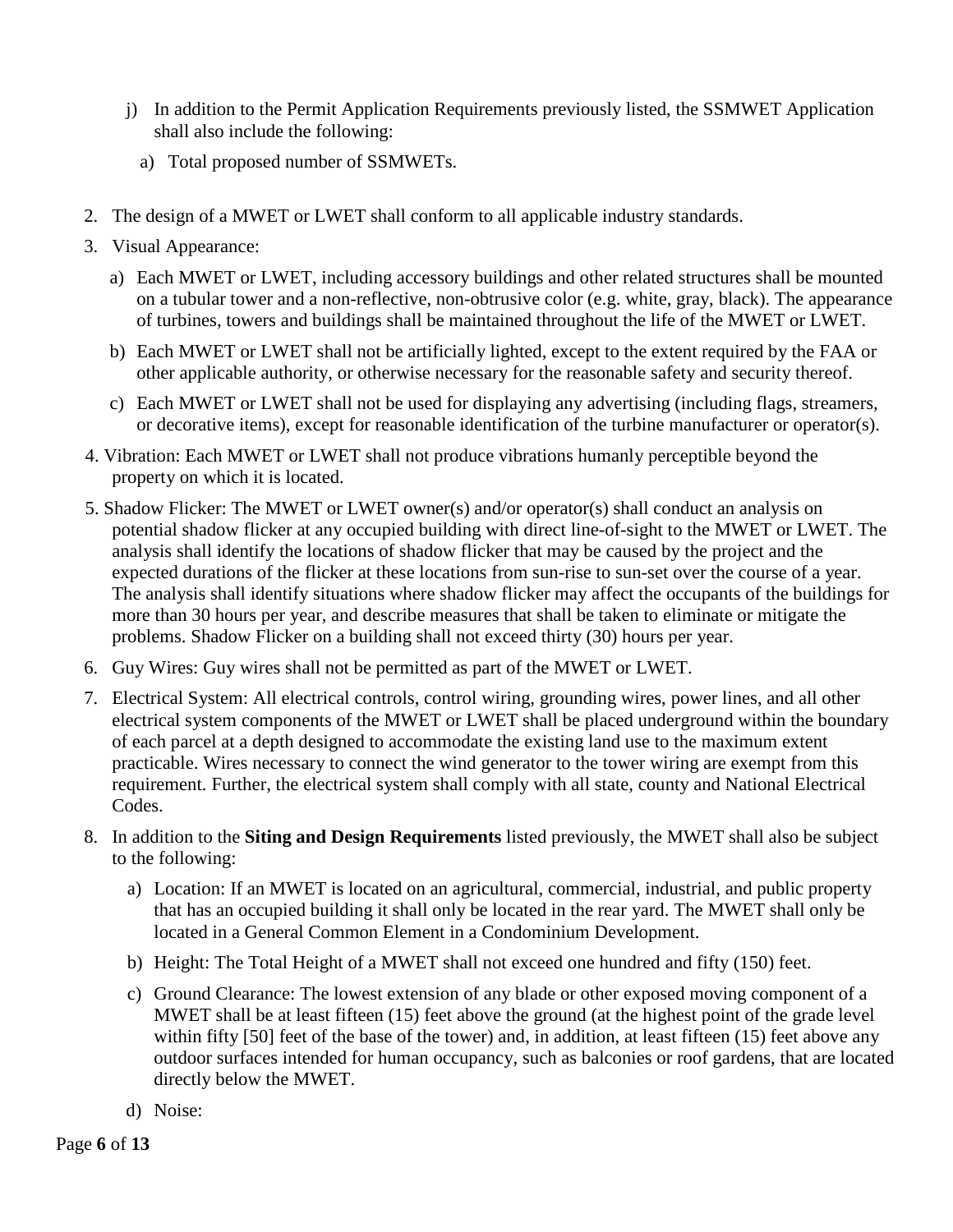- i. Noise emanating from the operation of a MWET shall not exceed, at any time, the lowest ambient sound level that is present between the hours of 9:00 p.m. and 9:00 a.m. at any property line of a residential or agricultural use parcel or from the property line of parks, schools, hospitals, and churches. Noise emanating from the operation of a MWET(s) shall not exceed, at any time, the lowest ambient noise level plus 5 dBA that is present between the hours of 9:00 p.m. and 9:00 a.m. at any property line of a non-residential or non-agricultural use parcel.
- e) Quantity: No more than one (1) MWET shall be installed for every two and one-half (2.5) acres of land included in the parcel.
- f) Setback & Separation:

i. Occupied Building Setback: The setback from all occupied buildings on the applicant's parcel shall be a minimum of twenty (20) feet measured from the base of the Tower.

ii. Property Line Setbacks: With the exception of the locations of public roads (see below), drain rights-of-way and parcels with occupied buildings (see above), the internal property line setbacks shall be equal to the Total Height of the MWET as measured from the base of the Tower. This setback may be reduced to a distance agreed upon as part of the special use permit if the applicant provides a registered engineer's certification that the WET is designed to collapse, fall, curl, or bend within a distance or zone shorter than the height of the WET.

iii. Public Road Setbacks: Each MWET shall be set back from the nearest public road a distance equal 1 1/2 times the Total Height of the MWET, determined at the nearest boundary of the underlying right-of-way for such public road.

iv. Communication and Electrical Lines: Each MWET shall be set back from the nearest above-ground public electric power line or telephone line a distance equal 1 1/2 times the Total Height of the MWET, as measured from the base of the Tower, determined from the existing power line or telephone line.

v. Tower Separation: MWET/tower separation shall be based on industry standard and manufacturer recommendation.

- 9. In addition to the **Siting and Design Requirements** listed previously, the LWET shall also be subject to the following:
	- a) Ground Clearance: The lowest extension of any blade or other exposed moving component of an LWET shall be at least fifty (50) feet above the ground (at the highest point of the grade level within one hundred fifty [ 150] feet of the base of the tower).
	- b) Noise: Noise emanating from the operation of a LWET or shall not exceed, at any time, the lowest ambient sound level that is present between the hours of 9:00 p.m. and 9:00 a.m. at any property line of a residential or agricultural use parcel or from the property line of parks, schools, hospitals, and churches. Noise emanating from the operation of a LWET(s) shall not exceed, at any time, the lowest ambient noise level plus 5 dBA that is present between the hours of 9:00 p.m. and 9:00 a.m. at any property line of a non-residential or non-agricultural use parcel.
	- c) Quantity: The number of LWETs shall be determined based on setbacks and separation.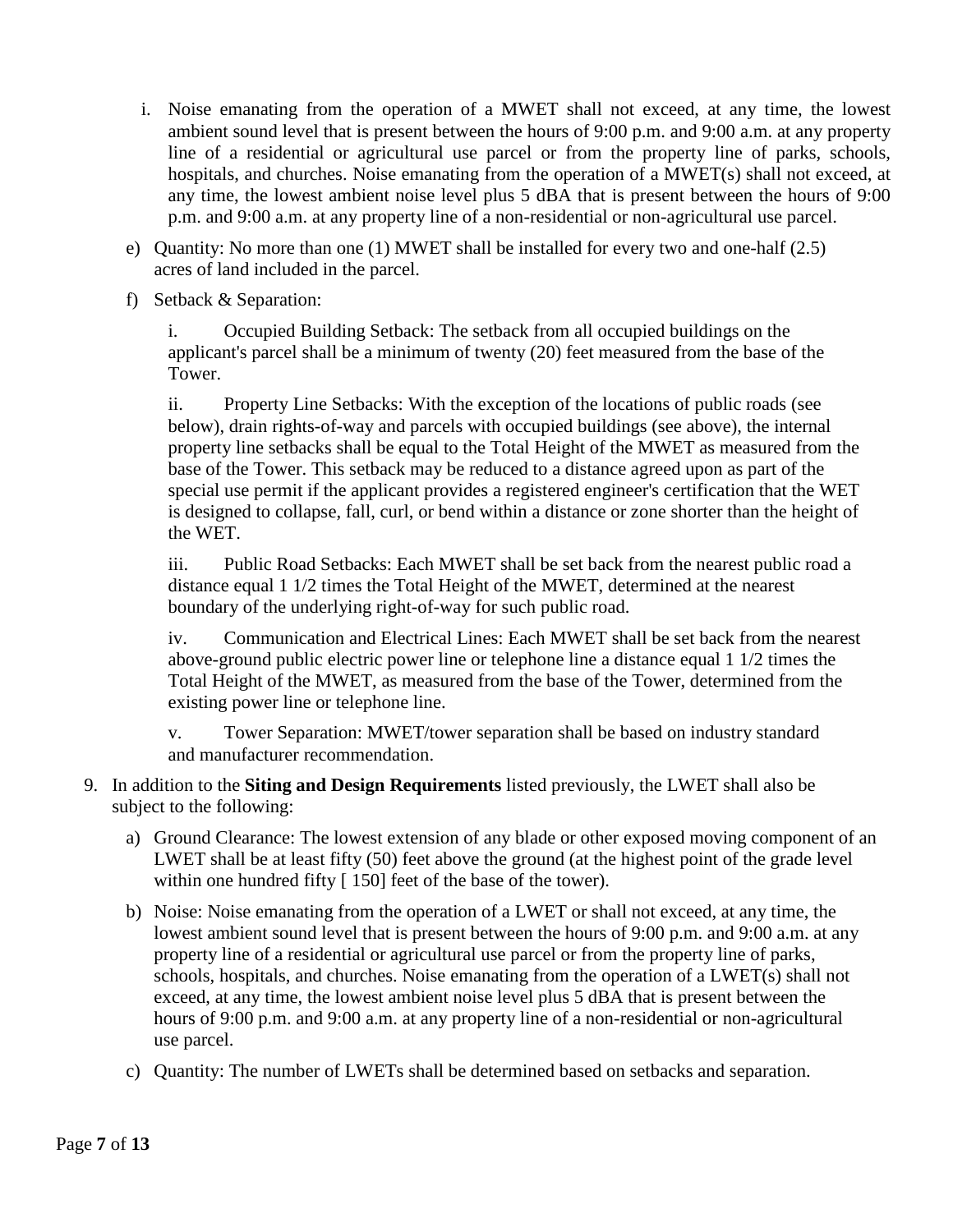d) Setback & Separation:

i. Occupied Building Setback: Each LWET shall be set back from the nearest Occupied Building that is located on the same parcel as the LWET a minimum of two (2) times its Total Height, or one thousand (1000) feet, as measured from the base of the Tower, whichever is greater.

ii. Property Line Setbacks: With the exception of the locations of public roads (see below), drain rights-of-way and parcels with Occupied Buildings (see above), the internal property line setbacks shall be a minimum of one and one-half (1.5) times the Total Height, as measured from the base of the Tower. This setback may be reduced to a distance agreed upon as part of the special use permit if the applicant provides a registered engineer's certification that the WET is designed to collapse, fall curl, or bend within a distance or zone shorter than the height of the WET.

iii. Wind Energy Overlay District Setbacks: Along the border of the Wind Energy Overlay District, there shall be a setback distance equal to two (2) times the Total Height as measured from the base of the Tower.

iv. Public Road Setbacks: Each LWET shall be set back from the nearest public road a minimum distance no less than four hundred (400) feet or one and one-half (1.5) times its Total Height, whichever is greater, determined at the nearest boundary of the underlying right-of-way for such public road.

v. Communication and Electrical Lines: Each LWET shall be set back from the nearest above-ground public electric power line or telephone line a distance no less than four hundred (400) feet or one and one-half (1.5) times its Total Height, whichever is greater, determined from the existing power line or telephone line.

vi. Tower Separation: Turbine/tower separation shall be based on industry standards and manufacturer recommendation.

e) Access Driveway: Each LWET shall require the construction of a private road to offer an adequate means by which the township may readily access the site in the event of an emergency. All private roads shall be constructed to the county road standards.

## **C. Safety Requirements:**

- 1. If the MWET or LWET is connected to a public utility system for net-metering purposes, it shall meet the requirements for interconnection and operation as set forth in the public utility's then-current service regulations applicable to wind power generation facilities, and the connection shall be inspected by the appropriate public utility.
- 2. The MWET or LWET shall be equipped with an automatic braking or governing system to prevent uncontrolled rotation, over-speeding, and excessive pressure on the tower structure, rotor blades and other wind energy components unless the manufacturer certifies that a braking system is not necessary.
- 3. Security measures need to be in place to prevent unauthorized trespass and access. Each MWET or LWET shall not be climbable up to fifteen (15) feet above ground surfaces. All access doors to MWETs or LWETs and electrical equipment shall be locked and/or fenced as appropriate, to prevent entry by non-authorized person(s).
- 4. All spent lubricants, cooling fluids, and any other hazardous materials shall be properly and safely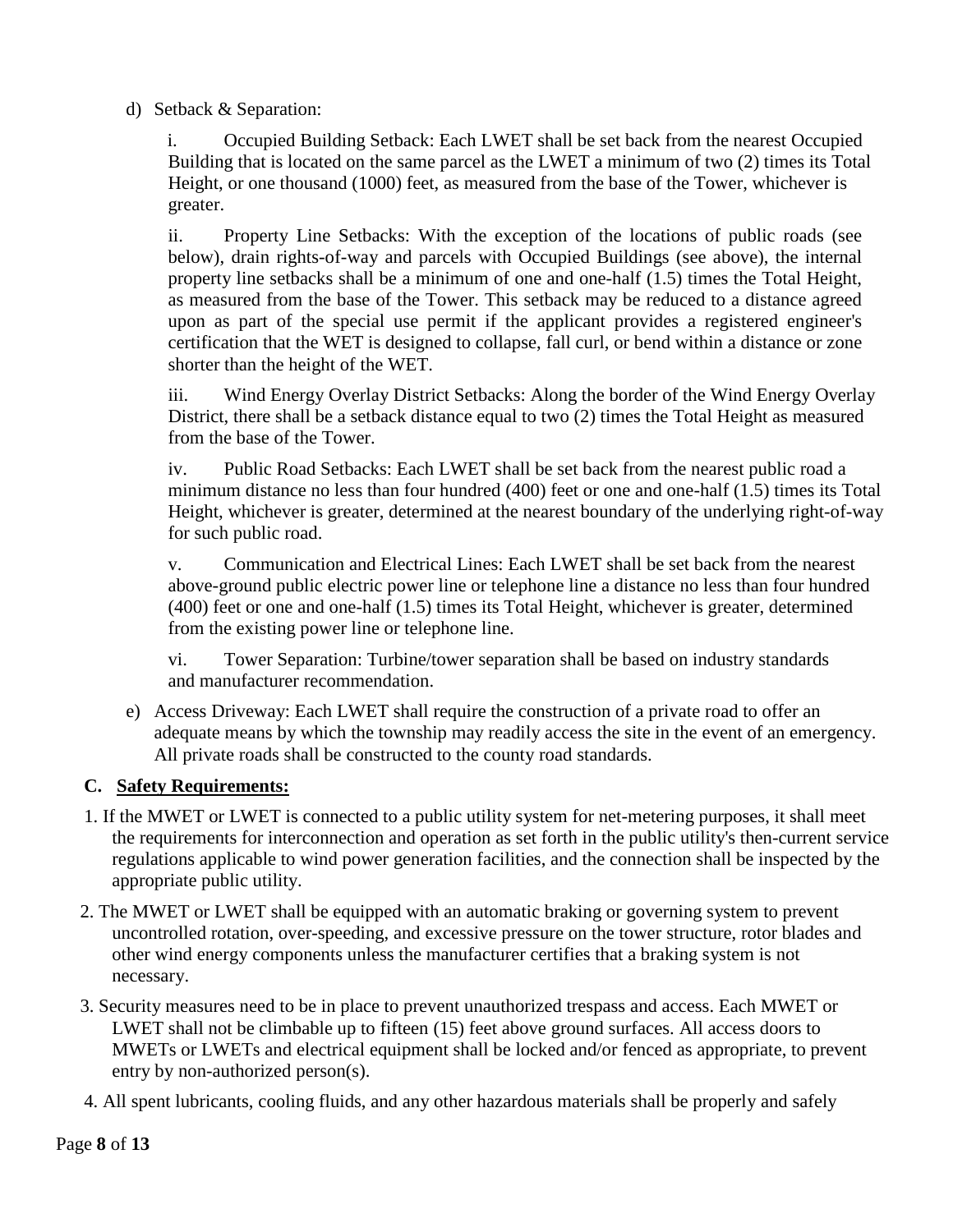removed in a timely manner.

- 5. Each MWET or LWET shall have one sign, not to exceed two (2) square feet in area, posted at the base of the tower and on the security fence if applicable. The sign shall contain at least the following:
	- a) Warning high voltage
	- b) Manufacturer's and owner/operators name
	- c) Emergency contact numbers (list more than one number)
- 6. The structural integrity of the MWET or LWET shall conform to the design standards of the International Electrical Commission, specifically IEC 61400-1, "Wind Turbine Safety and Design," IEC 61400-22 "Wind Turbine Certification," and IEC 61400-23 "Blade Structural Testing," or any similar successor standards.

### **D. Signal Interference:**

1. The MWET or LWET shall not interfere with communication systems such as, but not limited to, radio, telephone, television, satellite, or emergency communication systems.

### **E. Decommissioning:**

- 1. The MWET or LWET Owner(s) or Operator(s) shall complete decommissioning within twelve (12) months after the end of the useful life. Upon request of the owner(s) or the assigned of the MWET or LWET, and for a good cause, the township board may grant a reasonable extension of time. Each MWET or LWET will presume to be at the end of its useful life if no electricity is generated for a continuous period of twelve (12) months. All decommissioning expenses are the responsibility of the owner(s) or operator(s).
- 2. Decommissioning shall include the removal of each MWET or LWET, buildings, electrical components as well as any other associated facilities. Any foundation shall be removed to a minimum depth of sixty (60) inches below grade, or to the level of the bedrock if less than sixty (60) inches below grade. Following removal, the location of any remaining wind turbine foundation shall be identified on a map as such and recorded with the deed to the property with the County Register of Deeds.
- 3. All access roads to the MWET or LWET shall be removed, cleared, and graded by the MWET or LWET Owner(s), unless the property owner(s) requests, in writing, a desire to maintain the access road. The township will not be assumed to take ownership of any access road unless through official action of the township board.
- 4. The site and any disturbed earth shall be stabilized, graded, and cleared of any debris by the owner(s) of the MWET or LWET or its assigns. If the site is not to be used for agricultural practices following removal, the site shall be seeded to prevent soil erosion, unless the property owner(s) requests in writing that the land surface areas not be restored.
- 5. In addition to the **Decommissioning Requirements** listed previously, the MWET shall also be subject to the following:
	- a) If the MWET Owner(s) or Operator(s) fails to complete decommissioning within the period prescribed above. If the established deadline is not met, the township may designate a contractor to complete decommissioning with the expense thereof to be charged to the violator and/or to become a lien against the premises. If the MWET is not owned by the property owner(s), a bond must be provided to the township for the cost of decommissioning each MWET.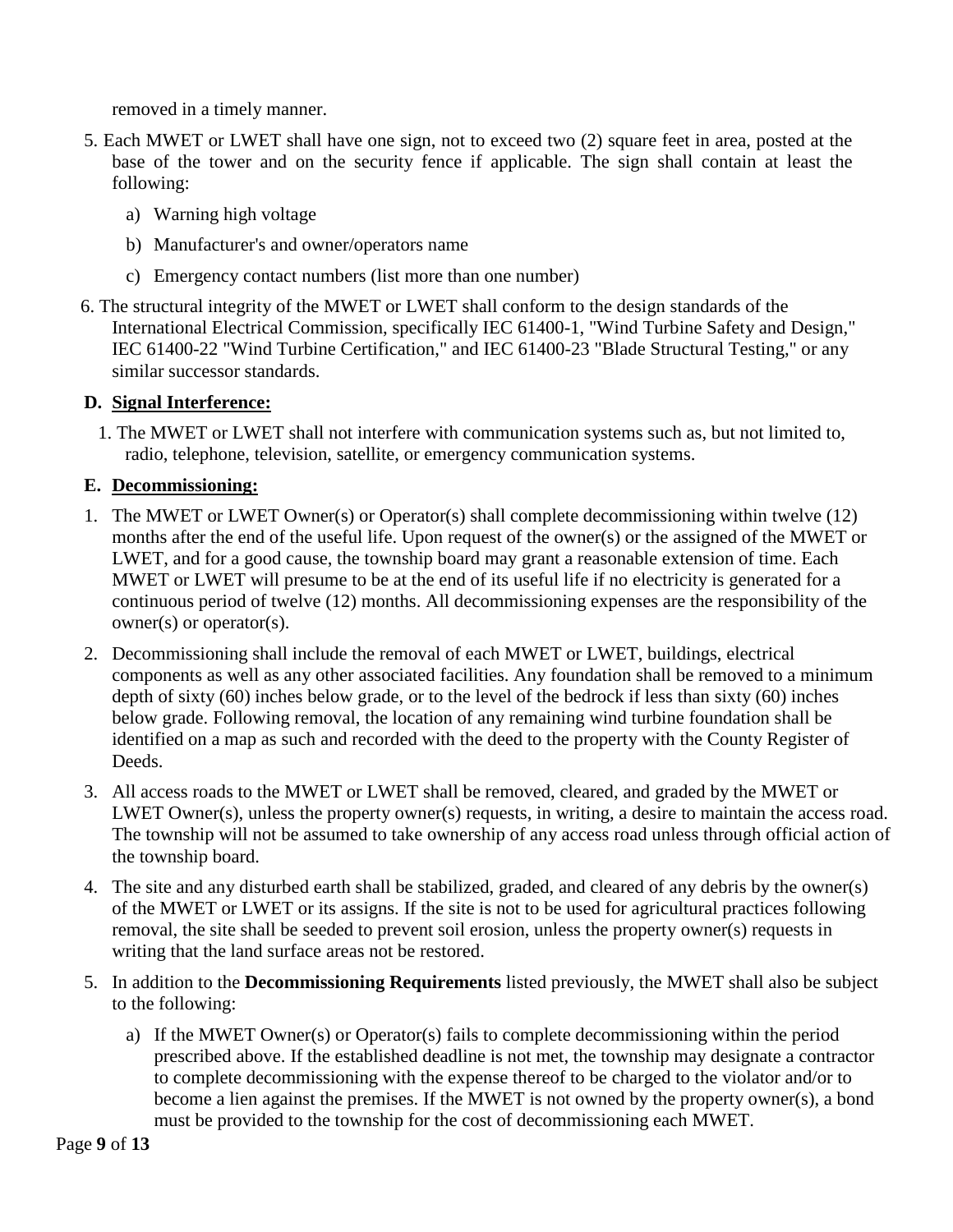- 6. In addition to the **Decommissioning Requirements** previously listed, the LWET shall also be subject to the following:
	- a) An independent and certified professional engineer shall be retained to estimate the total cost of decommissioning ("Decommissioning Costs") with no regard to salvage value of the equipment, and the cost of decommissioning net salvage value of the equipment ("Net Decommissioning Costs"). When determining this amount, the township may also require an annual escalator or increase based on the Federal Consumer Price Index (or equivalent or its successor). Said estimates shall be submitted to the \_Hamilton township zoning administrator after the first year of operation and every fifth year thereafter.
	- b) The LWET Owner(s) or Operator(s) shall post and maintain Decommissioning Funds in an amount equal to Net Decommissioning Costs; provided, that at no point shall Decommissioning Funds be less than one hundred percent (100%) of Decommissioning Costs. The Decommissioning Funds shall be posted and maintained with a bonding company or Federal or state chartered lending institution chosen by the Owner(s) or Operator(s) and participating landowner(s) posting the financial security. The bonding company or lending institution is authorized to conduct such business and is approved by the township.
	- c) Decommissioning Funds shall be in the form of a performance bond made out to the township.
	- d) A condition of the bond shall be notification by the bond company to the township zoning administrator when the bond is about to expire or be terminated.
	- e) Failure to keep the bond in effect while an LWET is in place will be a violation of the special land use permit. If a lapse in the bond occurs, township may take action up to and including requiring ceasing operation of the WET until the bond is reposted.
	- f) The escrow agent shall release the Decommissioning Funds when the Owner(s) has demonstrated and the /township concurs that decommissioning has been satisfactorily completed, or upon written approval of the township in order to implement the decommissioning plan.
	- g) If neither the Owner(s) or Operator(s), nor the landowner(s) complete decommissioning within the periods addressed previously (Decommissioning Requirements 1 and 2), then the township may take such measures as necessary to complete decommissioning. The entry into and submission of evidence of a Participating Landowner agreement to the township shall constitute agreement and consent of the parties to the agreement, their respective heirs, successors and assigns that the township may take such action as necessary to implement the decommissioning plan.

#### **F. Site Plan Requirements:**

- 1. Site Plan Drawing: All applications for an MWET or LWET special land use permit shall be accompanied by a detailed site plan map that is drawn to scale and dimensioned, displaying the following information:
	- a) Existing property features to include the following: property lines, physical dimensions of the property, land use, zoning district, contours, setback lines, right-of-ways, public and utility easements, public roads, access roads (including width), sidewalks, non-motorized pathways, large trees, and all buildings. The site plan must also include the adjoining properties as well as the location and use of all structures and utilities within three hundred (300) feet of the property.
	- b) Location and height of all proposed MWETs or LWETs, buildings, structures, ancillary equipment, underground utilities and their depth, towers, security fencing, access roads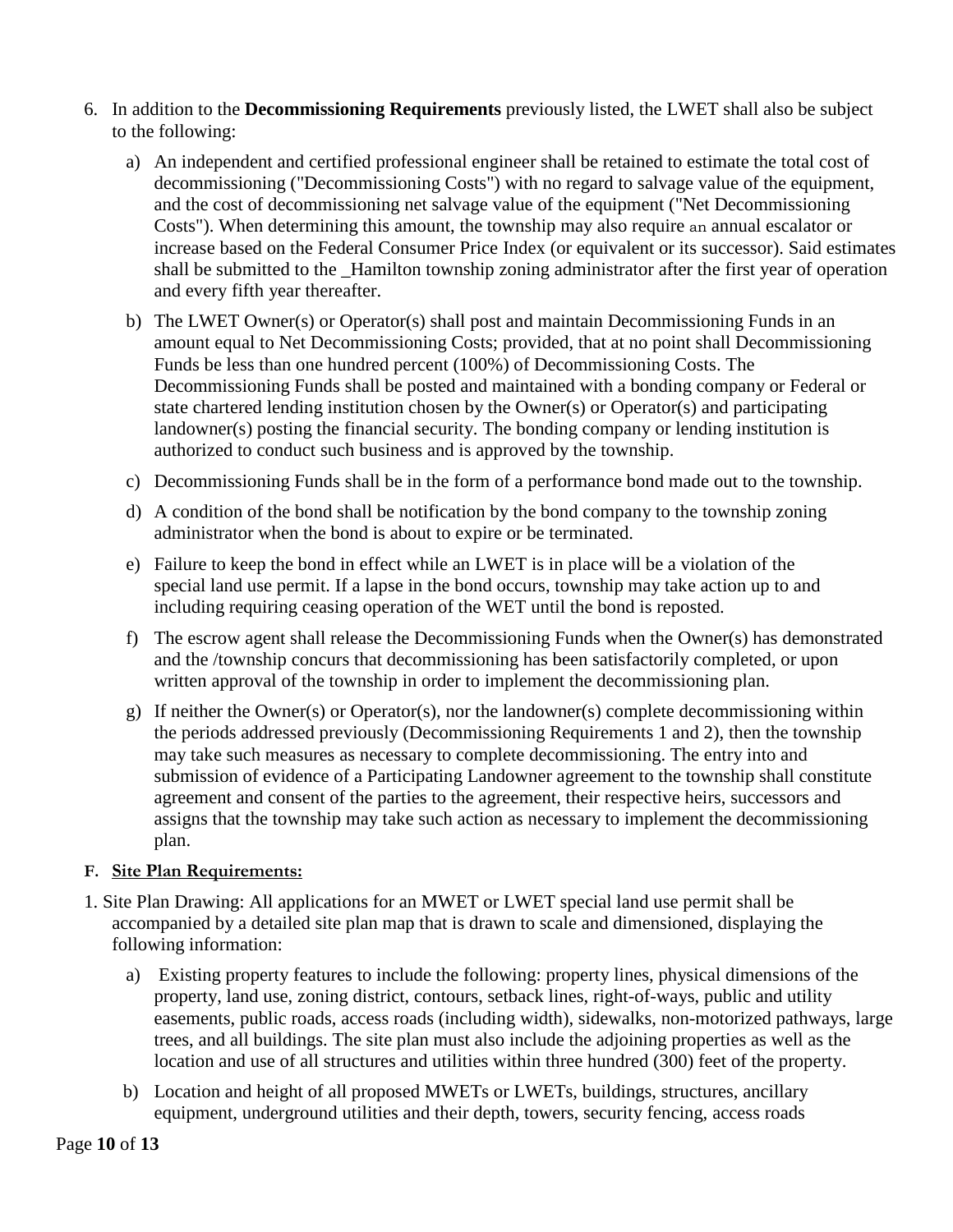(including width, composition, and maintenance plans), electrical sub-stations, and other above-ground structures and utilities associated with the proposed MWET or LWET.

- c) Additional details and information as required by the Special Use requirements of the Zoning Ordinance or as requested by the Planning Commission.
- 2. Site Plan Documentation: The following documentation shall be included with the site plan:
	- a) The contact information for the Owner(s) and Operator(s) of the MWET or LWET as well as contact information for all property owners on which the MWET or LWET is located.
	- b) A copy of the lease, or recorded document, with the landowner(s) if the applicant does not own the land for the proposed MWET or LWET. A statement from the landowner(s) of the leased site that he/she will abide by all applicable terms and conditions of the use permit, if approved.
	- c) Identification and location of the properties on which the proposed MWET or LWET will be located.
	- d) In the case of a Condominium Development, a copy of the Condominium Development's Master Deed and Bylaws addressing the legal arrangement for the MWET or LWET.
	- e) The proposed number, representative types and height of each MWET or LWET to be constructed; including their manufacturer and model, product specifications including maximum noise output (measured in decibels), total rated capacity, rotor diameter, and a description of ancillary facilities.
	- f) Documents shall be submitted by the developer/manufacturer confirming specifications for MWET or LWET tower separation.
	- g) Documented compliance with the noise, and shadow flicker requirements set forth in this Ordinance.
	- h) Engineering data concerning construction of the MWET or LWET and its base or foundation, which may include, but not be limited to, soil boring data.
	- i) A certified registered engineer shall certify that the MWET or LWET meets or exceeds the manufacturer's construction and installation standards.
	- j) Anticipated construction schedule.
	- k) A copy of the maintenance and operation plan, including anticipated regular and unscheduled maintenance. Additionally, a description of the procedures that will be used for lowering or removing the MWET or LWET to conduct maintenance, if applicable.
	- 1) Documented compliance with applicable local, state and national regulations including, but not limited to, all applicable safety, construction, environmental, electrical, and communications. The MWET or LWET shall comply with Federal Aviation Administration (FAA) requirements, Michigan Airport Zoning Act, Michigan Tall Structures Act, and any applicable airport overlay zone regulations.
	- m) Proof of applicant's liability insurance shall be required bi-annually
	- n) Evidence that the utility company has been informed of the customer's intent to install an interconnected, customer-owned generator and that such connection has been approved. Off-grid systems shall be exempt from this requirement.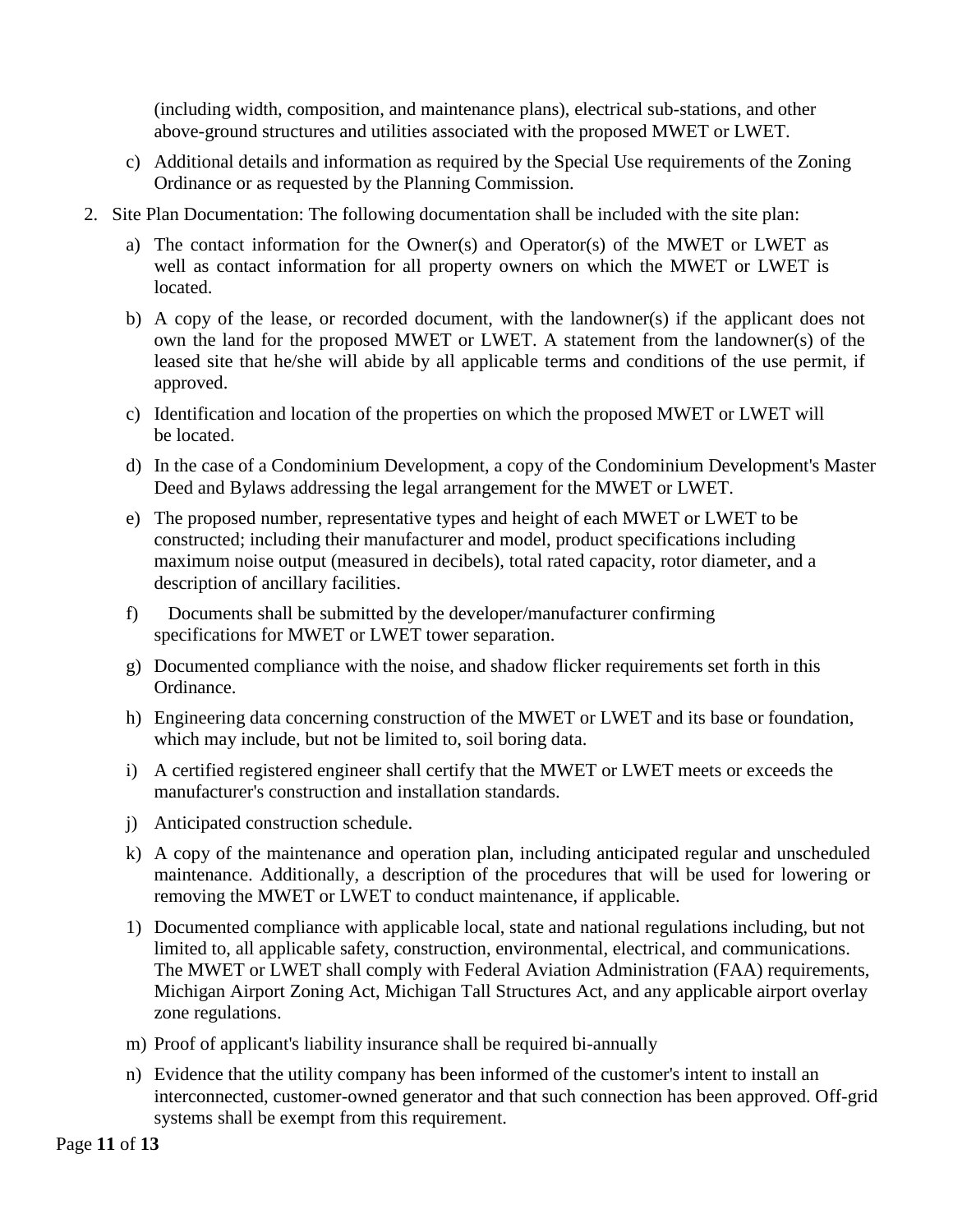- o) Other relevant information as may be requested by township to ensure compliance with the requirements of this Ordinance.
- p) Following the completion of construction, the applicant shall certify that all construction is completed pursuant to the Special Use Permit.
- q) A written description of the anticipated life of each MWET or LWET; the estimated cost of decommissioning; the method of ensuring that funds will be available for decommissioning and site restoration; and removal and restoration procedures and schedules that will be employed if the MWET(s) or LWET(s) become inoperative or non-functional.
- r) The applicant shall submit a decommissioning plan that will be carried out at the end of the MWET's or LWET's useful life, and shall describe any agreement with the landowner(s) regarding equipment removal upon termination of the lease.
- s) The township reserves the right to review all maintenance plans and bonds under this Ordinance to ensure that all conditions of the permit are being followed.
- t) Signature of the Applicant.
- u) In addition to the **Site Plan Requirements** listed previously, the **LWET** shall be subject to the following:
	- i. A site grading, erosion control and storm water drainage plan will be submitted to the zoning administrator prior to issuing a special use permit for an LWET. At the township's discretion, these plans may be reviewed by the township's engineering firm. The cost of this review will be the responsibility of the applicant.
	- ii. A description of the routes to be used by construction and delivery vehicles and of any road improvements that will be necessary to accommodate construction vehicles, equipment or other deliveries, and an agreement or bond which guarantees the repair of damage to public roads and other areas caused by construction of the LWET.
	- iii. A statement indicating what hazardous materials will be used and stored on the site.
	- iv. A study assessing any potential impacts on the natural environment (including, but not limited to, assessing the potential impact on endangered species, eagles, birds and/or other wildlife, wetlands and fragile ecosystems. The study shall conform to state and federal wildlife agency recommendations based on local conditions.

### **G**. **Certification & Compliance**:

- 1. The township must be notified of a change in ownership of a MWET or LWET or a change in ownership of the property on which the MWET or LWET is located.
- 2. The township reserves the right to inspect any MWET, and all LWETs, in order to ensure compliance with the Ordinance. Any cost associated with the inspections shall be paid by the owner/operator of the WET.
- 3. In addition to the **Certification & Compliance** requirements listed previously, the LWET shall also be subject to the following:
	- a) A sound pressure level analysis shall be conducted from a reasonable number of sampled locations at the perimeter and in the interior of the property containing any LWETs to demonstrate compliance with the requirements of this Ordinance. Proof of compliance with the noise standards is required within ninety (90) days of the date the LWET becomes operational. Sound shall be measured by a third-party, qualified professional.